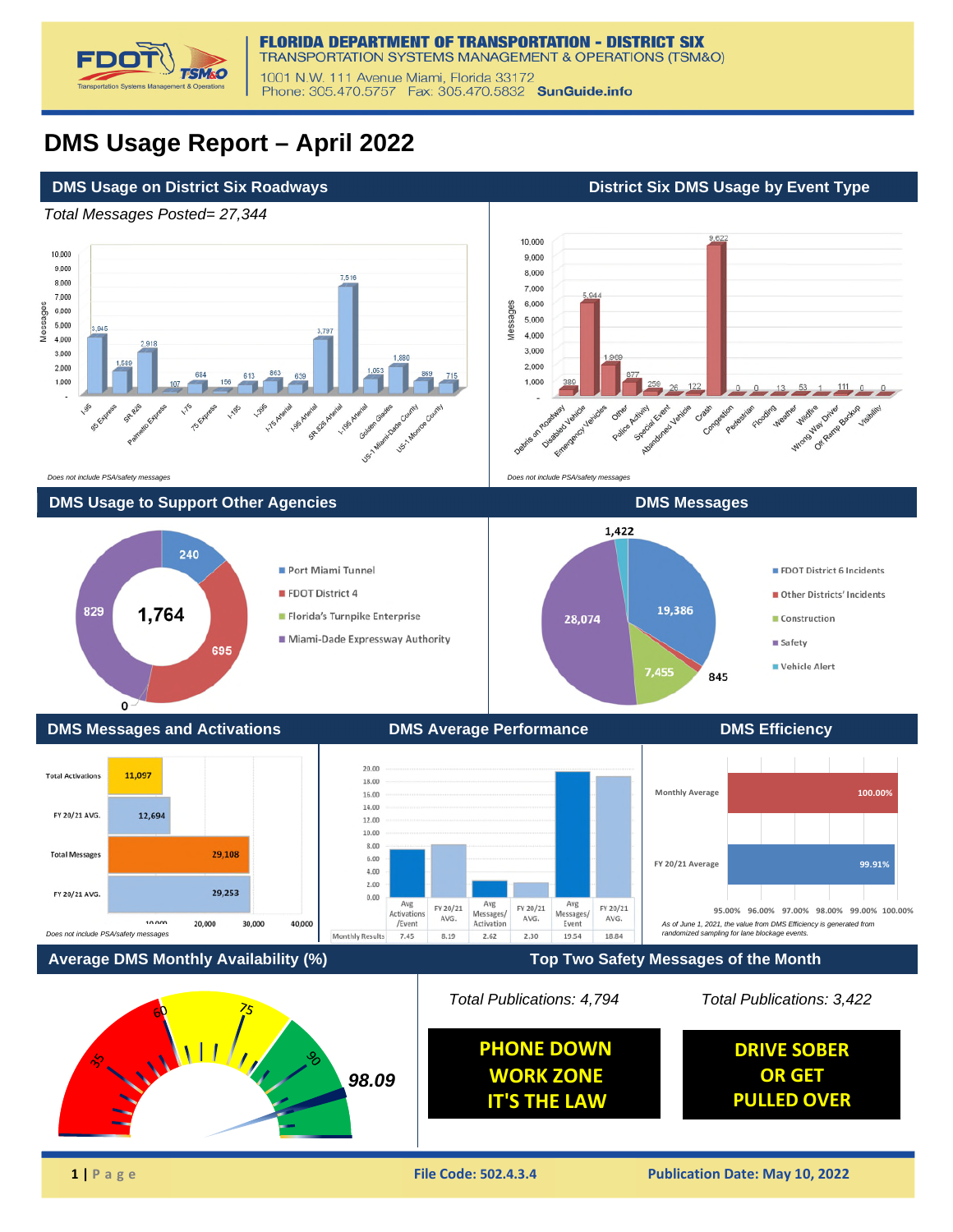

## **DMS Usage by Roadway (***Limited Access Facilities)*

| $\mathbf{1}$<br>I-95 NB beyond NW 103 St<br>141<br>100.00%<br>316<br>268:35:48<br>22<br>276<br>I-95 NB south of NW 62 St<br>117<br>111:44:26<br>100.00%<br>$75***$<br>$N/A$ **<br>I-95 NB before SR 112<br>230<br>515<br>192:16:27<br>273<br>694<br>77<br>I-95 NB beyond SW 8 St<br>99.95%<br>834:28:33<br>$\overline{2}$<br>287<br>I-95 SB north of Ives Dairy Rd<br>128<br>328:12:42<br>99.67%<br>$1 - 95$<br>3<br>I-95 SB north of Miami Gardens Dr<br>458<br>186<br>354:28:42<br>96.88%<br><b>MAINLINE</b><br>095NB013.5LL<br>I-95 NB north of NW 173 St<br>72<br>161<br>128:20:45<br>99.58%<br>20<br>157<br>513<br>I-95 SB south of NW 119 St<br>762:56:57<br>100.00%<br>21<br>195<br>594<br>I-95 SB south of NW 62 St<br>828:07:11<br>100.00%<br>$74***$<br>$N/A$ **<br>163<br>467<br>I-95 SB beyond of SR 112<br>775:47:54<br>32<br>107<br>76<br>I-95 SB before Rickenbacker Cswy<br>72:28:22<br>100.00%<br>1694<br>4388<br>4657:27:47<br>99.56%<br><b>I-95 MAINLINE SUBTOTAL</b> | Roadway | ID    | Location             | # of<br><b>Activations</b> | # of            | <b>Duration</b><br>(Hr:Min:Sec) | Availability |
|------------------------------------------------------------------------------------------------------------------------------------------------------------------------------------------------------------------------------------------------------------------------------------------------------------------------------------------------------------------------------------------------------------------------------------------------------------------------------------------------------------------------------------------------------------------------------------------------------------------------------------------------------------------------------------------------------------------------------------------------------------------------------------------------------------------------------------------------------------------------------------------------------------------------------------------------------------------------------------------|---------|-------|----------------------|----------------------------|-----------------|---------------------------------|--------------|
|                                                                                                                                                                                                                                                                                                                                                                                                                                                                                                                                                                                                                                                                                                                                                                                                                                                                                                                                                                                          |         |       |                      |                            | <b>Messages</b> |                                 |              |
|                                                                                                                                                                                                                                                                                                                                                                                                                                                                                                                                                                                                                                                                                                                                                                                                                                                                                                                                                                                          |         |       |                      |                            |                 |                                 |              |
|                                                                                                                                                                                                                                                                                                                                                                                                                                                                                                                                                                                                                                                                                                                                                                                                                                                                                                                                                                                          |         |       |                      |                            |                 |                                 |              |
|                                                                                                                                                                                                                                                                                                                                                                                                                                                                                                                                                                                                                                                                                                                                                                                                                                                                                                                                                                                          |         |       |                      |                            |                 |                                 |              |
|                                                                                                                                                                                                                                                                                                                                                                                                                                                                                                                                                                                                                                                                                                                                                                                                                                                                                                                                                                                          |         |       |                      |                            |                 |                                 |              |
|                                                                                                                                                                                                                                                                                                                                                                                                                                                                                                                                                                                                                                                                                                                                                                                                                                                                                                                                                                                          |         |       |                      |                            |                 |                                 |              |
|                                                                                                                                                                                                                                                                                                                                                                                                                                                                                                                                                                                                                                                                                                                                                                                                                                                                                                                                                                                          |         |       |                      |                            |                 |                                 |              |
|                                                                                                                                                                                                                                                                                                                                                                                                                                                                                                                                                                                                                                                                                                                                                                                                                                                                                                                                                                                          |         |       |                      |                            |                 |                                 |              |
|                                                                                                                                                                                                                                                                                                                                                                                                                                                                                                                                                                                                                                                                                                                                                                                                                                                                                                                                                                                          |         |       |                      |                            |                 |                                 |              |
|                                                                                                                                                                                                                                                                                                                                                                                                                                                                                                                                                                                                                                                                                                                                                                                                                                                                                                                                                                                          |         |       |                      |                            |                 |                                 |              |
|                                                                                                                                                                                                                                                                                                                                                                                                                                                                                                                                                                                                                                                                                                                                                                                                                                                                                                                                                                                          |         |       |                      |                            |                 |                                 |              |
|                                                                                                                                                                                                                                                                                                                                                                                                                                                                                                                                                                                                                                                                                                                                                                                                                                                                                                                                                                                          |         |       |                      |                            |                 |                                 |              |
|                                                                                                                                                                                                                                                                                                                                                                                                                                                                                                                                                                                                                                                                                                                                                                                                                                                                                                                                                                                          |         | 95X40 | 95X NB at NW 62nd St | 119                        | 238             | 132:24:29                       | 100.00%      |
| 129<br>324<br>95X45<br>95X NB at NW 125th St<br>164:27:02<br>100.00%                                                                                                                                                                                                                                                                                                                                                                                                                                                                                                                                                                                                                                                                                                                                                                                                                                                                                                                     |         |       |                      |                            |                 |                                 |              |
| 152<br>442<br>95XSB45<br>95X SB at NW 62nd St<br>736:01:34<br>100.00%<br>95                                                                                                                                                                                                                                                                                                                                                                                                                                                                                                                                                                                                                                                                                                                                                                                                                                                                                                              |         |       |                      |                            |                 |                                 |              |
| 107<br>260<br><b>EXPRESS</b><br>95XSB50<br>95X SB at NW 125th St<br>299:18:24<br>100.00%                                                                                                                                                                                                                                                                                                                                                                                                                                                                                                                                                                                                                                                                                                                                                                                                                                                                                                 |         |       |                      |                            |                 |                                 |              |
| 203<br>401<br>095SB014.6-EL<br>95X SB at Miami Gardens Dr<br>99.51%<br>286:18:27                                                                                                                                                                                                                                                                                                                                                                                                                                                                                                                                                                                                                                                                                                                                                                                                                                                                                                         |         |       |                      |                            |                 |                                 |              |
| 53<br>102<br>095NB014.8-EL<br>95X SB north of Miami Gardens Dr<br>110:50:42<br>99.00%                                                                                                                                                                                                                                                                                                                                                                                                                                                                                                                                                                                                                                                                                                                                                                                                                                                                                                    |         |       |                      |                            |                 |                                 |              |
| <b>95 EXPRESS SUBTOTAL</b><br>763<br>1767<br>1729:20:38<br>99.75%                                                                                                                                                                                                                                                                                                                                                                                                                                                                                                                                                                                                                                                                                                                                                                                                                                                                                                                        |         |       |                      |                            |                 |                                 |              |
| 48<br>101<br>4<br>SR 826 EB east of NW 67 Ave<br>68:44:19<br>98.94%                                                                                                                                                                                                                                                                                                                                                                                                                                                                                                                                                                                                                                                                                                                                                                                                                                                                                                                      |         |       |                      |                            |                 |                                 |              |
| 5<br>235<br>542<br>SR 826 EB east of NW 37 Ave<br>352:15:22<br>99.63%                                                                                                                                                                                                                                                                                                                                                                                                                                                                                                                                                                                                                                                                                                                                                                                                                                                                                                                    |         |       |                      |                            |                 |                                 |              |
| 63<br>826NB014.38<br>SR 826 NB beyond NW 122 St<br>143<br>73:38:44<br>99.40%                                                                                                                                                                                                                                                                                                                                                                                                                                                                                                                                                                                                                                                                                                                                                                                                                                                                                                             |         |       |                      |                            |                 |                                 |              |
| 15<br>31<br>170<br>98.71%<br>SR 826 WB beyond NW 17 Ave<br>607:55:18                                                                                                                                                                                                                                                                                                                                                                                                                                                                                                                                                                                                                                                                                                                                                                                                                                                                                                                     |         |       |                      |                            |                 |                                 |              |
| 17<br>97<br>SR 826 WB beyond NW 47 Ave<br>337<br>790:57:30<br>98.95%                                                                                                                                                                                                                                                                                                                                                                                                                                                                                                                                                                                                                                                                                                                                                                                                                                                                                                                     |         |       |                      |                            |                 |                                 |              |
| 19<br>SR 826 WB beyond NW 67 Ave<br>121<br>379<br>851:17:03<br>98.95%                                                                                                                                                                                                                                                                                                                                                                                                                                                                                                                                                                                                                                                                                                                                                                                                                                                                                                                    |         |       |                      |                            |                 |                                 |              |
| 826NB010.36<br>SR 826 NB before NW 58 St<br>102<br>225<br>101:17:10<br>99.12%<br>SR 826 &                                                                                                                                                                                                                                                                                                                                                                                                                                                                                                                                                                                                                                                                                                                                                                                                                                                                                                |         |       |                      |                            |                 |                                 |              |
| 94<br>277<br>826SB013.74<br>SR 826 SB before NW 103 St<br>680:42:32<br>98.99%<br><b>PALMETTO</b>                                                                                                                                                                                                                                                                                                                                                                                                                                                                                                                                                                                                                                                                                                                                                                                                                                                                                         |         |       |                      |                            |                 |                                 |              |
| <b>EXPRESS</b><br>79<br>162<br>826SB10.99<br>SR 826 SB before NW 58 St<br>87:46:04<br>99.86%                                                                                                                                                                                                                                                                                                                                                                                                                                                                                                                                                                                                                                                                                                                                                                                                                                                                                             |         |       |                      |                            |                 |                                 |              |
| 87<br>826NB008.48<br>SR 826 AT NW 25 ST<br>193<br>74:02:31<br>99.86%                                                                                                                                                                                                                                                                                                                                                                                                                                                                                                                                                                                                                                                                                                                                                                                                                                                                                                                     |         |       |                      |                            |                 |                                 |              |
| 48<br>93<br>826ELSB010.84<br>SR 826 AT NW 66 ST<br>62:30:03<br>100.00%                                                                                                                                                                                                                                                                                                                                                                                                                                                                                                                                                                                                                                                                                                                                                                                                                                                                                                                   |         |       |                      |                            |                 |                                 |              |
| 64.93%*<br>826ELNB013.55*<br>SR 826 AT NW 108 ST<br>10<br>15<br>30:45:06                                                                                                                                                                                                                                                                                                                                                                                                                                                                                                                                                                                                                                                                                                                                                                                                                                                                                                                 |         |       |                      |                            |                 |                                 |              |
| 57<br>826NB1.3-LL<br>SR 826 NB before SW 72 St<br>155<br>70:32:00<br>100.00%                                                                                                                                                                                                                                                                                                                                                                                                                                                                                                                                                                                                                                                                                                                                                                                                                                                                                                             |         |       |                      |                            |                 |                                 |              |
| 144<br>314<br>95.26%<br>826NB4.8-LL<br>SR 826 NB at SW 24 St<br>300:28:32                                                                                                                                                                                                                                                                                                                                                                                                                                                                                                                                                                                                                                                                                                                                                                                                                                                                                                                |         |       |                      |                            |                 |                                 |              |
| 826SB8.8-LL<br>SR 826 SB at NW 36 St<br>136<br>285<br>321:12:40<br>100.00%                                                                                                                                                                                                                                                                                                                                                                                                                                                                                                                                                                                                                                                                                                                                                                                                                                                                                                               |         |       |                      |                            |                 |                                 |              |
| 1352<br>3391<br>96.84%<br><b>SR 826 SUBTOTAL</b><br>4474:04:54<br>I-75 NB before Miami Gardens Dr<br>15<br>23<br>075NB002.68<br>48:34:55<br>94.42%                                                                                                                                                                                                                                                                                                                                                                                                                                                                                                                                                                                                                                                                                                                                                                                                                                       |         |       |                      |                            |                 |                                 |              |
| 075SB002.70<br>81<br>282<br>1-75 SB before Miami Gardens Dr<br>674:16:14<br>92.68%                                                                                                                                                                                                                                                                                                                                                                                                                                                                                                                                                                                                                                                                                                                                                                                                                                                                                                       |         |       |                      |                            |                 |                                 |              |
| 075NB001.32<br>16<br>24<br><b>I-75 AT NW 89 AVE</b><br>52:20:36<br>100.00%                                                                                                                                                                                                                                                                                                                                                                                                                                                                                                                                                                                                                                                                                                                                                                                                                                                                                                               |         |       |                      |                            |                 |                                 |              |
| 075SB001.29<br>I-75 SB ramp from NW 138 St<br><b>I-75 &amp; 75</b><br>111<br>363<br>719:16:15<br>94.72%                                                                                                                                                                                                                                                                                                                                                                                                                                                                                                                                                                                                                                                                                                                                                                                                                                                                                  |         |       |                      |                            |                 |                                 |              |
| <b>EXPRESS</b><br>I-75 SB before HEFT<br>32<br>156<br>75SB000.4-LL<br>666:56:27<br>92.59%                                                                                                                                                                                                                                                                                                                                                                                                                                                                                                                                                                                                                                                                                                                                                                                                                                                                                                |         |       |                      |                            |                 |                                 |              |
| I-75 SB South of Miami Gardens Dr<br>90<br>75SB004.1-LL<br>374<br>882:07:28<br>99.73%                                                                                                                                                                                                                                                                                                                                                                                                                                                                                                                                                                                                                                                                                                                                                                                                                                                                                                    |         |       |                      |                            |                 |                                 |              |
| <b>I-75 SUBTOTAL</b><br>345<br>1222<br>95.69%<br>3043:31:55                                                                                                                                                                                                                                                                                                                                                                                                                                                                                                                                                                                                                                                                                                                                                                                                                                                                                                                              |         |       |                      |                            |                 |                                 |              |
| 57<br>I-195 EB before North Miami Ave<br>33<br>71<br>72:34:40<br>100.00%<br>$1 - 195$                                                                                                                                                                                                                                                                                                                                                                                                                                                                                                                                                                                                                                                                                                                                                                                                                                                                                                    |         |       |                      |                            |                 |                                 |              |
| <b>MAINLINE</b><br>105<br>I-195 WB before Alton Rd<br>183<br>564<br>685:12:23<br>100.00%                                                                                                                                                                                                                                                                                                                                                                                                                                                                                                                                                                                                                                                                                                                                                                                                                                                                                                 |         |       |                      |                            |                 |                                 |              |
| 216<br><b>I-195 MAINLINE SUBTOTAL</b><br>635<br>757:47:03<br>100.00%                                                                                                                                                                                                                                                                                                                                                                                                                                                                                                                                                                                                                                                                                                                                                                                                                                                                                                                     |         |       |                      |                            |                 |                                 |              |
| Port Blvd WB before US-1<br>167<br>886WB<br>386<br>728:14:19<br>98.25%<br>$1 - 395$                                                                                                                                                                                                                                                                                                                                                                                                                                                                                                                                                                                                                                                                                                                                                                                                                                                                                                      |         |       |                      |                            |                 |                                 |              |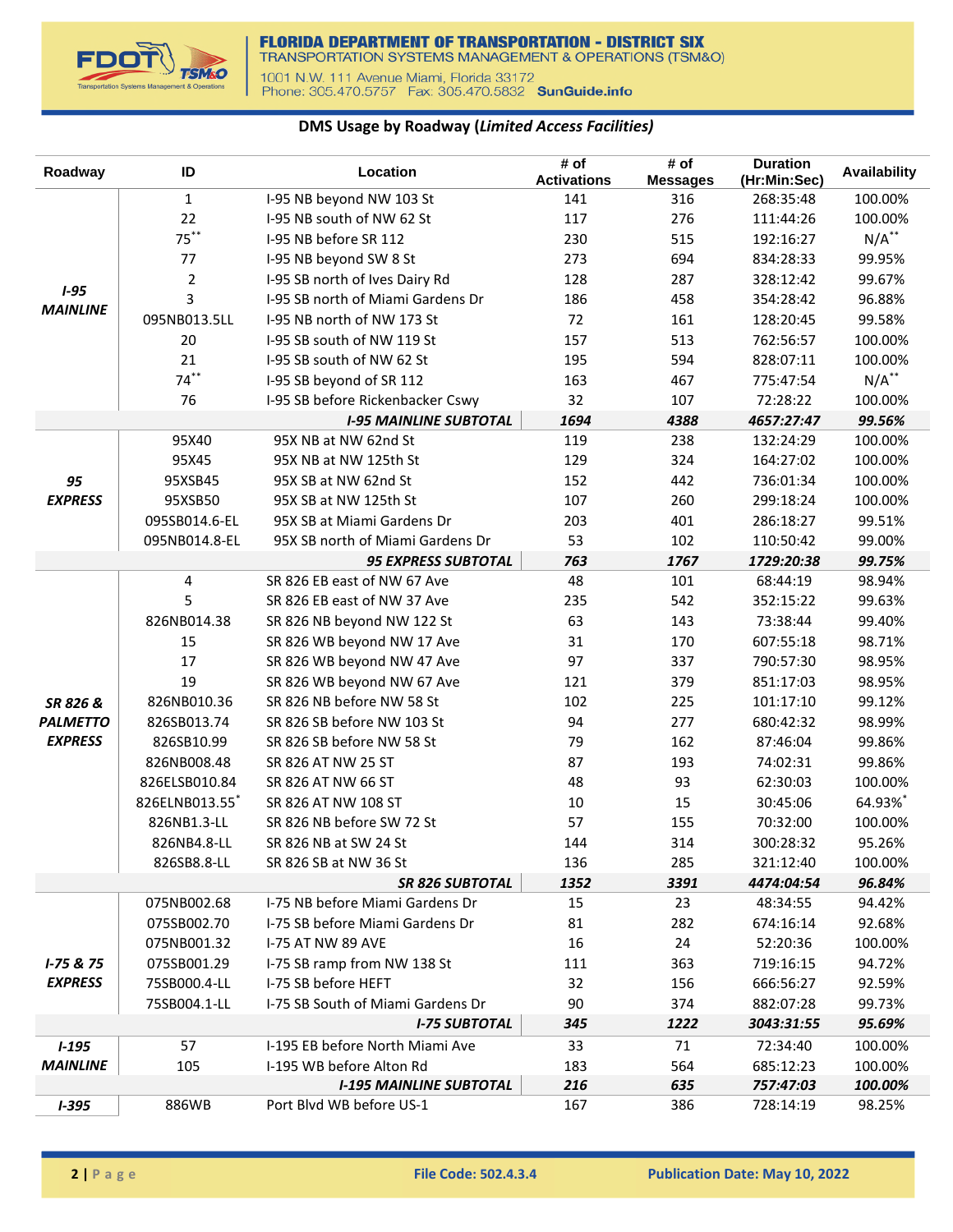## **FLORIDA DEPARTMENT OF TRANSPORTATION - DISTRICT SIX**



# TRANSPORTATION SYSTEMS MANAGEMENT & OPERATIONS (TSM&O)

1001 N.W. 111 Avenue Miami, Florida 33172<br>Phone: 305.470.5757 Fax: 305.470.5832 SunGuide.info

| 104 | I-395 WB at Watson Island          | 285  | 643   | 841:52:06   | 99.86% |
|-----|------------------------------------|------|-------|-------------|--------|
|     | <b>I-395 SUBTOTAL</b>              | 452  | 1029  | 1570:06:25  | 99.06% |
|     | LIMITED ACCESS FACILITIES SUBTOTAL | 4822 | 12432 | 16232:18:42 | 97.99% |

## **DMS USAGE BY ROADWAY (ARTERIALS)**

| Roadway            | ID                             | Location                                              | # of<br><b>Activations</b> | # of<br><b>Messages</b> | <b>Duration</b><br>(Hr:min:ss) | Availability      |
|--------------------|--------------------------------|-------------------------------------------------------|----------------------------|-------------------------|--------------------------------|-------------------|
|                    | 109                            | Ives Dairy EB Rd before I-95                          | 115                        | 298                     | 136:53:36                      | 97.80%            |
|                    | 113                            | Ives Dairy Rd WB before I-95                          | 109                        | 278                     | 130:36:02                      | 99.58%            |
|                    | 110                            | Miami Gardens Dr EB before I-95                       | 152                        | 421                     | 157:33:36                      | 97.97%            |
| $1 - 95$           | 111                            | Miami Gardens Dr WB before I-95                       | 159                        | 438                     | 165:24:27                      | 97.95%            |
| <b>ARTERIAL</b>    | 112                            | NW 103 St EB before I-95                              | 234                        | 703                     | 822:08:22                      | 99.96%            |
|                    | 106                            | NW 79 St EB before I-95                               | 253                        | 745                     | 726:41:45                      | 99.20%            |
|                    | 107                            | NW 54 St EB before I-95                               | 278                        | 793                     | 857:00:27                      | 100.00%           |
|                    | 108                            | SW 8 St EB before I-95                                | 145                        | 449                     | 643:54:31                      | 99.43%            |
|                    |                                | <b>I-95 ARTERIAL SUBTOTAL</b>                         | 1445                       | 4125                    | 3640:12:46                     | 98.99%            |
|                    | 6                              | SR 826 WB west of NE 2nd Ave                          | 239                        | 604                     | 441:26:41                      | 99.63%            |
| <b>GOLDEN</b>      | $\overline{7}$                 | Turnpike SB to Golden Glades                          | 219                        | 586                     | 402:27:45                      | 99.62%            |
| <b>GLADES</b>      | 9                              | US-441 NB at TRI-Rail                                 | 74                         | 203                     | 205:05:52                      | 100.00%           |
| <b>INTERCHANGE</b> | 10                             | SR 9 NB before Park & Ride                            | 73                         | 208                     | 206:04:25                      | 100.00%           |
|                    | 8                              | US-441 SB at NW 179 St                                | 178                        | 450                     | 277:56:02                      | 99.59%            |
|                    |                                | <b>GOLDEN GLADES INTERCHANGE SUBTOTAL</b>             | 783                        | 2051                    | 1533:00:45                     | 99.77%            |
|                    | SW24EB                         | SW 24 St EB before SR 826                             | 94                         | 208                     | 85:17:27                       | 100.00%           |
|                    | SW24WB                         | SW 24 St WB before SR 826                             | 94                         | 208                     | 85:17:14                       | 100.00%           |
|                    | SW40EB                         | SW 40 St EB before SR 826                             | 76                         | 198                     | 72:50:20                       | 99.61%            |
|                    | SW40WB                         | SW 40 St WB before SR 826                             | 76                         | 200                     | 79:38:52                       | 100.00%           |
|                    | SW56EB                         | SW 56 St EB before SR 826                             | 62                         | 174                     | 64:31:16                       | 100.00%           |
|                    | SW56WB                         | SW 56 St WB before SR 826                             | 62                         | 174                     | 64:31:15                       | 100.00%           |
|                    | SW72EB                         | SW 72 St EB before SR 826                             | 50                         | 140                     | 54:02:53                       | 97.09%            |
|                    | SW72WB                         | SW 72 St WB before SR 826                             | 56                         | 154                     | 63:02:14                       | 100.00%           |
| <b>SR 826</b>      | WFLAGLEREB                     | W Flagler ST EB before SR 826                         | 88                         | 209                     | 83:03:37                       | 100.00%           |
| <b>ARTERIAL</b>    | WFLAGLERWB                     | W Flagler ST WB before SR 826                         | 88                         | 205                     | 82:56:16                       | 100.00%           |
|                    | NW25EB                         | NW 25 ST EB before SR 826                             | 116                        | 271                     | 90:39:07                       | 100.00%           |
|                    | NW25WB                         | NW 25 ST WB before SR 826                             | 116                        | 271                     | 90:38:53                       | 100.00%           |
|                    | NW36EB                         | NW 36 ST EB before SR 826                             | 120                        | 262                     | 90:07:20                       | 100.00%           |
|                    | NW36WB<br>SW8EB                | NW 36 ST WB before SR 826<br>SW 8 ST EB before SR 826 | 117<br>96                  | 259<br>215              | 89:49:43                       | 100.00%           |
|                    | SW8WB                          | SW 8 ST WB before SR 826                              | 87                         | 202                     | 86:40:29<br>78:27:43           | 100.00%<br>94.17% |
|                    | SW88EB                         | Kendall DR EB before SR 826                           | 49                         | 140                     | 60:01:51                       | 99.95%            |
|                    | SW88WB                         | Kendall DR WB before SR 826                           | 50                         | 140                     | 60:58:36                       | 99.74%            |
|                    |                                | NW 103 ST EB before SR-826                            |                            |                         |                                |                   |
|                    | ADMS-103ST-EB<br>ADMS-103ST-WB | NW 103 ST WB before SR-826                            | 135<br>131                 | 297<br>287              | 103:21:47<br>102:48:58         | 99.22%<br>99.23%  |
|                    | ADMS-122ST-EB                  | NW 122 ST EB before SR-826                            | 130                        | 396                     | 596:50:02                      | 96.25%            |
|                    | ADMS-122ST-WB                  | NW 122 ST WB before SR-826                            | 132                        | 396                     | 597:25:11                      | 96.22%            |
|                    | ADMS-154ST-EB                  | NW 154 ST EB before SR-826                            | 117                        | 374                     | 735:36:48                      | 98.91%            |
|                    | ADMS-154ST-WB                  | NW 154 ST WB before SR-826                            | 107                        | 341                     | 653:38:48                      | 92.55%            |
|                    | ADMS-58ST-WB                   | NW 58 ST WB before SR-826                             | 147                        | 317                     | 104:07:25                      | 99.86%            |
|                    |                                |                                                       |                            |                         |                                |                   |